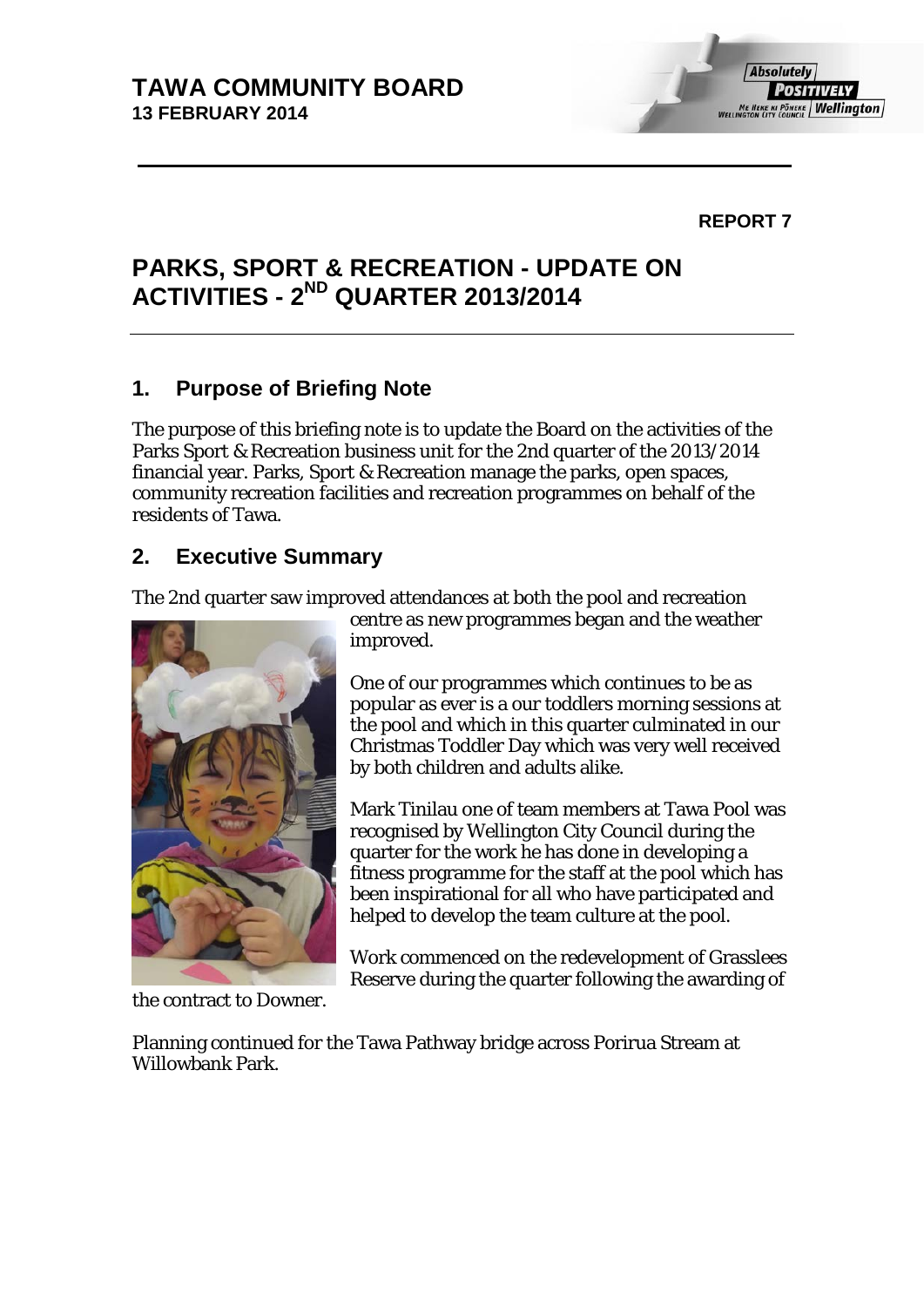# **3. Update**

### **Tawa Pool**

Numbers are continuing to steadily increase for the Learn to Swim programme with an increase of 16% in registrations for Term 4 and we had a number of local schools use the pool for both year end activities and swim sports events.

Birthday Parties at the Pool continue to highly valued by the local community with the majority of available slots being booked well in advance.

We are continuing to work hard to encourage local schools back to the facility in 2014 and planning continued to allow for an anticipated increase in users when Keith Spry Pool in Johnsonville closes in April 2014.

December saw the launch of our off-peak adult swim price which has seen an increase in adult attendance when compared to the same period last year.



#### **Recreation Centre**

Recreation Centre attendance was significantly higher during the 2nd quarter when compared to the same period last year. This was due to an increase in the number of netball teams entered into our league and the start of the Tawa Basketball Club league during term 4.

Numbers attending the school spring holiday programme were lower than anticipated and work is being undertaken to look at new ways to improve this offering.